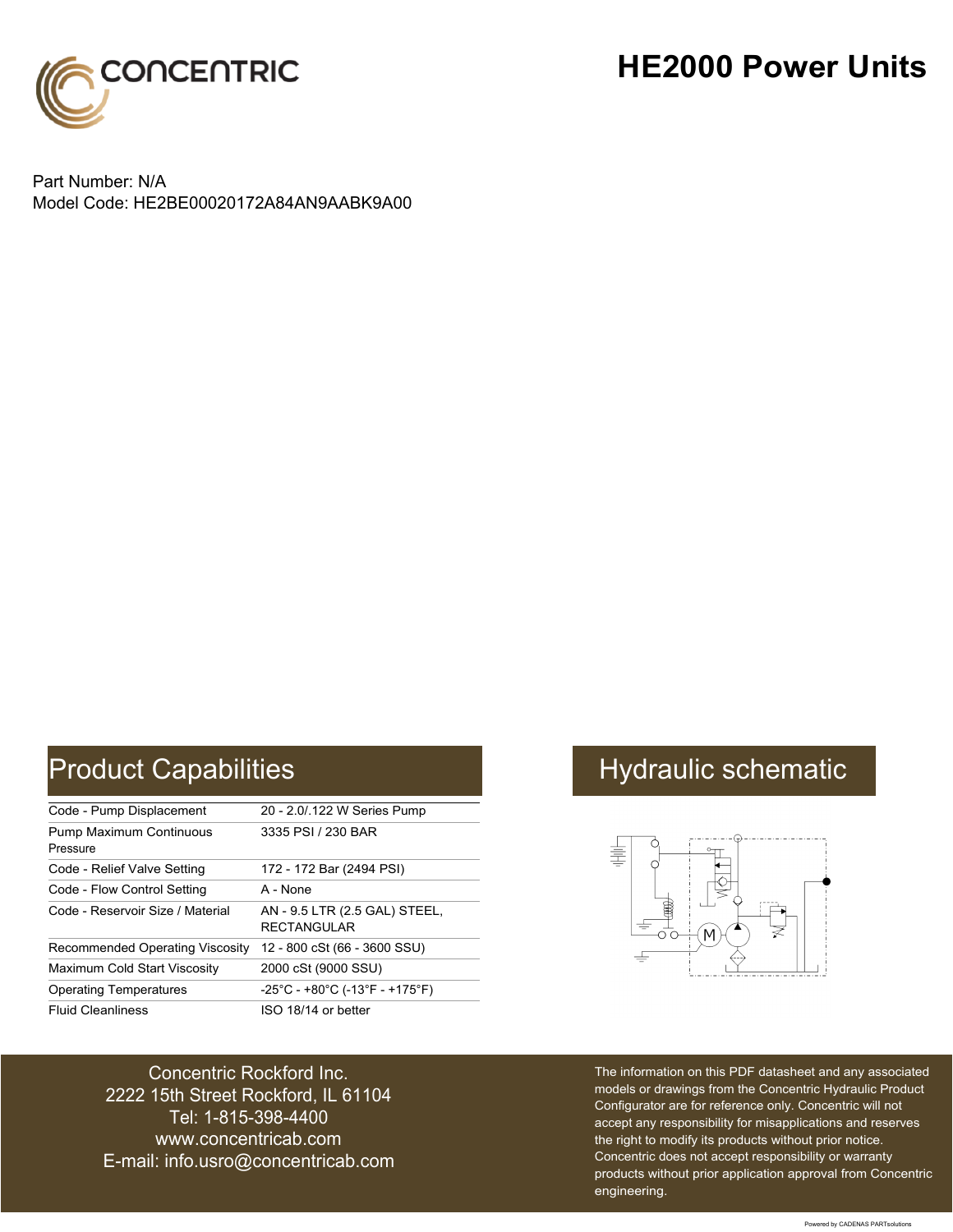



### **Motor Performance Assembly Kit List**





These are performance curves for your power unit. You can use these curves to determine the amp draw and performances as well as run time restrictions.

For these charts, start on the horizontal axis and go up to find you parameters. THE S2/S3 % for DC motors are measured in minutes and % of a 5 minute duty cycle respectively.

HE2000 power units can easily be assembled from kits in our 130 standard capabilities program.

These kits can be purchased through your local distributor and assembled. Below is a list of the kits and quantities required for your power unit.

| <b>Kit Description</b>   | <b>Kit Number</b> | Qty.         |
|--------------------------|-------------------|--------------|
| Adapter Kit              | #1303649          | $\mathbf{1}$ |
| Port Plug Kit            |                   |              |
| AC Motor Adapter Kit     |                   |              |
| Valve Kit                | #1300192          | $\mathbf{1}$ |
| Solenoid Coil Kit        |                   |              |
| Manifold Kit             |                   |              |
| Cavity Plug Kit          |                   |              |
| P.O. Check Kit           |                   |              |
| <b>Riser Block Kit</b>   |                   |              |
| <b>Bolts Kit</b>         |                   |              |
| Pump Type Kit            | #1303438          | $\mathbf{1}$ |
| Relief Valve Setting Kit | #1303661          | $\mathbf{1}$ |
| Flow Control Valve Kit   |                   |              |
| Motor Kit                | #1300619          | $\mathbf{1}$ |
| Reservoir Kit            | #1300908          | $\mathbf{1}$ |
| <b>Start Switch Kit</b>  |                   |              |
| Tube Kits Kit            | #1300874          | 1            |

Concentric Rockford Inc. 2222 15th Street Rockford, IL 61104 Tel: 1-815-398-4400 [www.concentricab.com](www.concentrichydraulics.com) E-mail: [info.usro@concentrica](mailto://info.usro@concentricab.com)b.com The information on this PDF datasheet and any associated models or drawings from the Concentric Hydraulic Product Configurator are for reference only. Concentric will not accept any responsibility for misapplications and reserves the right to modify its products without prior notice. Concentric does not accept responsibility or warranty products without prior application approval from Concentric engineering.